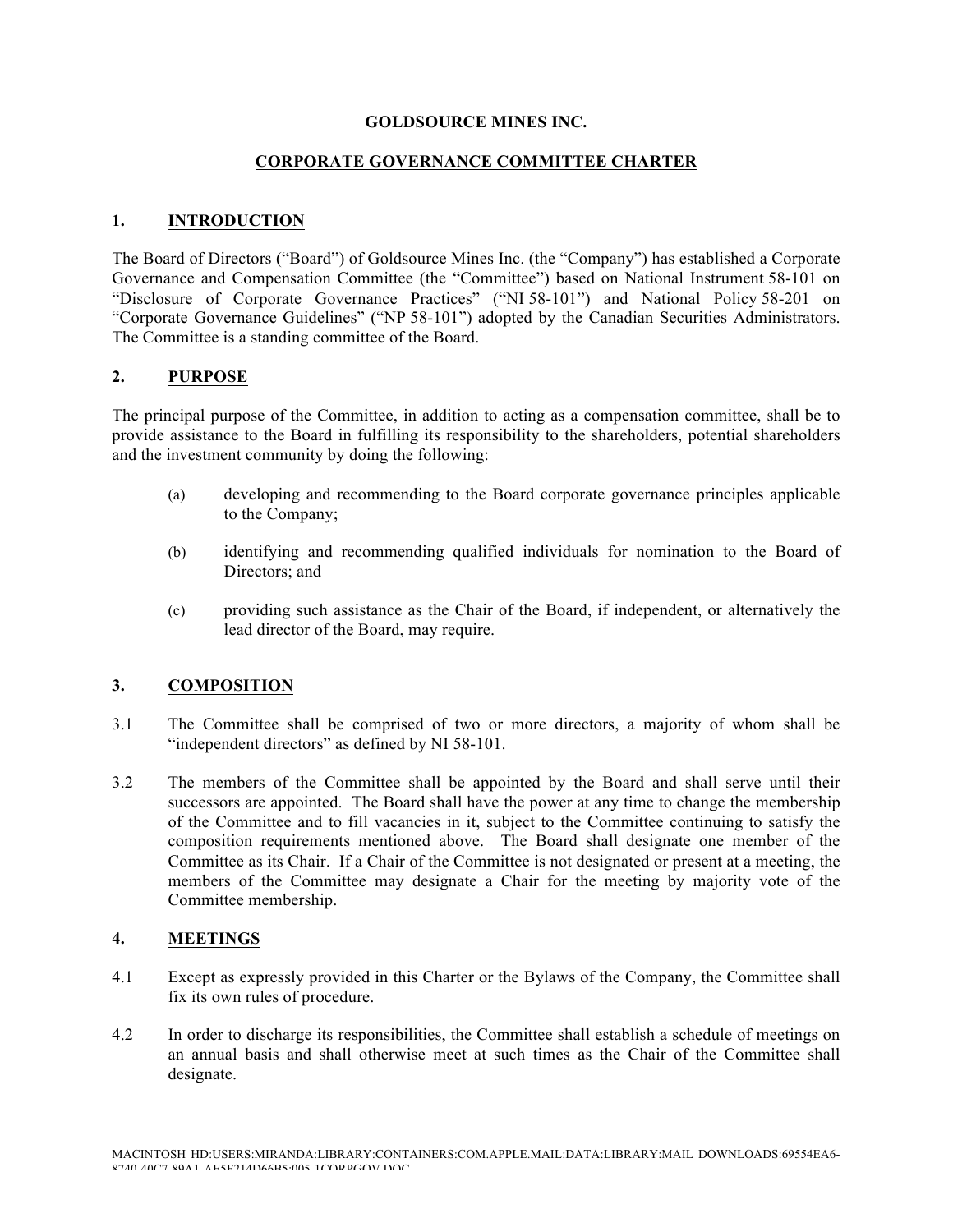- 4.3 At all meetings of the Committee, the presence of a majority of the members will constitute a quorum for the transaction of the business and the vote of a majority of the members present shall be the act of the Committee.
- 4.4 Members of the Committee may participate in a meeting of the Committee by conference telephone or similar communications equipment by means of which all people participating in the meeting can hear each other and participation in such a meeting will constitute presence in person at such a meeting.
- 4.5 Any action required or permitted to be taken at any meeting of the Committee may be taken without a meeting if all of its members consent in writing to the action and such writing is filed with the records of proceedings of the Committee.
- 4.6 Directors not on the Committee may attend meetings at their discretion. At the invitation of the Chair of the Committee, members of management and outside consultants shall attend Committee meetings.

# **5. AUTHORITY AND RESPONSIBILITIES**

- 5.1 The Committee shall have the specified purpose, responsibilities and duties as are more particularly set forth below. The Committee shall also carry out any other responsibilities and duties delegated to it by the Board from time to time related to and as required by changing business, legislative, regulatory, legal or other conditions.
- 5.2 The following shall be the principal corporate governance responsibilities of the Committee:
	- (a) The Committee shall review and reassess at least annually the adequacy of the Company's corporate governance procedures and recommend any proposed changes to the Board for approval. The Committee shall review and reassess the adequacy of this Charter annually and recommend any proposed changes to the Board for approval. The Committee shall annually review its own performance.
	- (b) Maintain minutes of meetings and report to the Board on significant matters arising at Committee meetings at the next scheduled meeting of the Board.
	- (c) The Committee may form and delegate authority to subcommittees when appropriate.
	- (d) The Committee shall review and recommend changes to the Board of the Company's Code of Conduct, and shall consider any requests for waivers from the Company's Code of Conduct. The Company shall make disclosure of such waivers of the Code of Conduct to Canadian securities regulatory authorities as required by law.
	- (e) The Committee shall review annually or more often if appropriate: (i) Committee members' qualifications and requirements, (ii) Committee structure (including authority to delegate) and (iii) Committee performance (including reporting to the Board). The Committee shall make recommendations to the Board, as appropriate based on its review.
	- (f) The Committee shall receive comments from all directors and report annually to the Board with an assessment of the Board's performance, which will be discussed with the full Board following the end of each fiscal year.